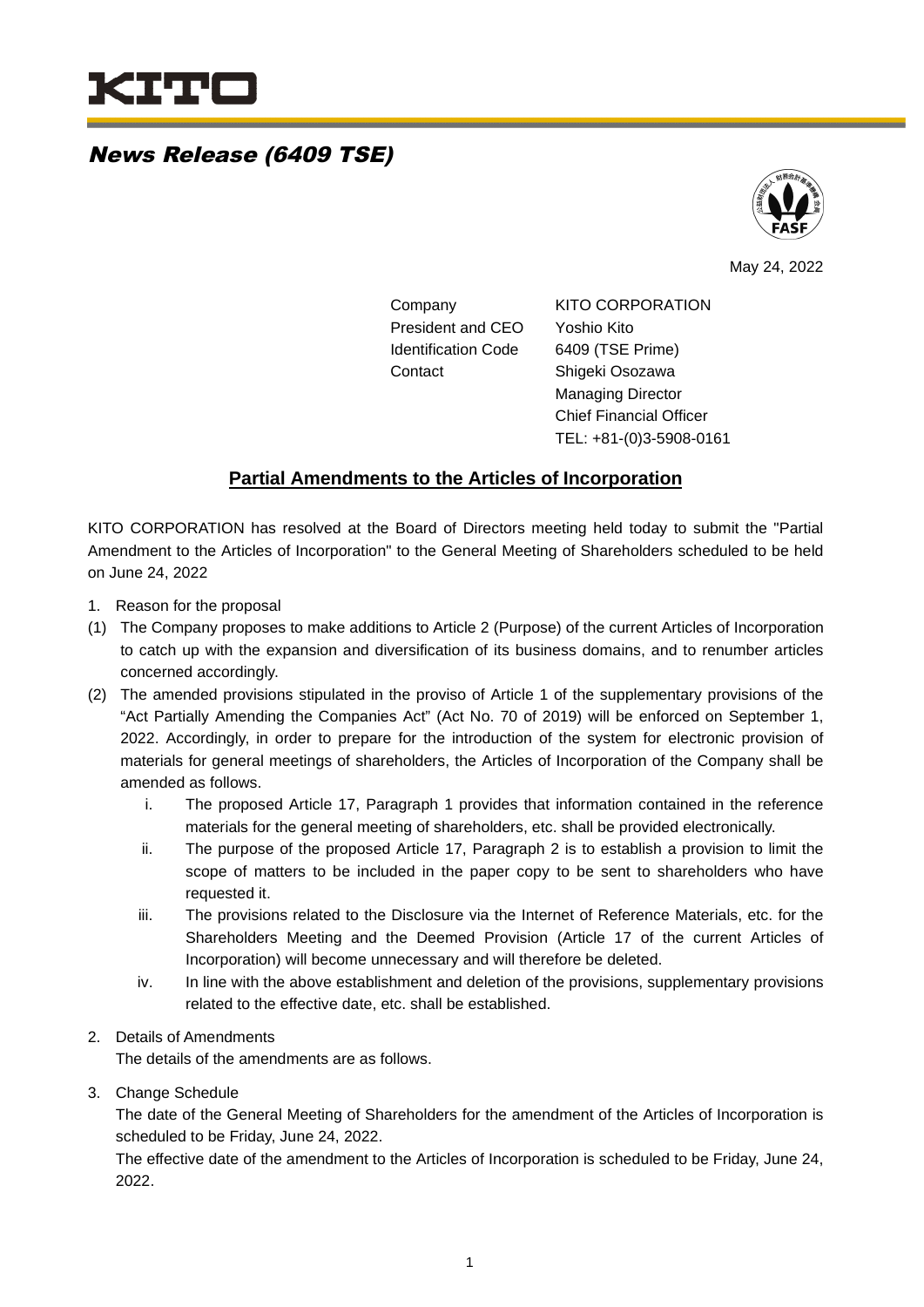

## News Release (6409 TSE)

Comparison of the current Articles of Incorporation and proposed amendments

|                                                                                                                                                                                                                                                                                                                                                                                                                                                                                                                             | (Amended parts are underlined.)                                                                                                                                                                                                                                                                                                                                                                                                                                                                                                               |
|-----------------------------------------------------------------------------------------------------------------------------------------------------------------------------------------------------------------------------------------------------------------------------------------------------------------------------------------------------------------------------------------------------------------------------------------------------------------------------------------------------------------------------|-----------------------------------------------------------------------------------------------------------------------------------------------------------------------------------------------------------------------------------------------------------------------------------------------------------------------------------------------------------------------------------------------------------------------------------------------------------------------------------------------------------------------------------------------|
| <b>Current Articles of Incorporation</b>                                                                                                                                                                                                                                                                                                                                                                                                                                                                                    | <b>Proposed Amendments</b>                                                                                                                                                                                                                                                                                                                                                                                                                                                                                                                    |
| (Purpose)                                                                                                                                                                                                                                                                                                                                                                                                                                                                                                                   | (Purpose)                                                                                                                                                                                                                                                                                                                                                                                                                                                                                                                                     |
| Article 2 The Company is organized for the purpose of                                                                                                                                                                                                                                                                                                                                                                                                                                                                       | Article 2 The Company is organized for the                                                                                                                                                                                                                                                                                                                                                                                                                                                                                                    |
| engaging in the following business activities:                                                                                                                                                                                                                                                                                                                                                                                                                                                                              | purpose of engaging in the following business                                                                                                                                                                                                                                                                                                                                                                                                                                                                                                 |
| (i) Designing, manufacturing, construction, sales and                                                                                                                                                                                                                                                                                                                                                                                                                                                                       | activities:                                                                                                                                                                                                                                                                                                                                                                                                                                                                                                                                   |
| repair services of material handling machine and<br>equipment and of buildings and facilities ancillary<br>thereto;<br>(ii) Designing, manufacturing, construction, sales<br>and repair services of machine and equipment which<br>are used for the storage of goods, housing of goods                                                                                                                                                                                                                                      | (i) Designing, manufacturing, construction, sales and<br>repair services of material handling machine and<br>equipment and of buildings and facilities ancillary<br>thereto;<br>(ii) Designing, manufacturing, construction, sales<br>and repair services of machine and equipment                                                                                                                                                                                                                                                            |
| and moving goods in and out of warehouses, and of                                                                                                                                                                                                                                                                                                                                                                                                                                                                           | which are used for the storage of goods, housing                                                                                                                                                                                                                                                                                                                                                                                                                                                                                              |
| buildings and facilities ancillary thereto; and                                                                                                                                                                                                                                                                                                                                                                                                                                                                             | of goods and moving goods in and out of<br>warehouses, and of buildings and facilities<br>ancillary thereto;                                                                                                                                                                                                                                                                                                                                                                                                                                  |
|                                                                                                                                                                                                                                                                                                                                                                                                                                                                                                                             | (iii) Designing, development, manufacturing, sales                                                                                                                                                                                                                                                                                                                                                                                                                                                                                            |
| (Newly established)                                                                                                                                                                                                                                                                                                                                                                                                                                                                                                         | and repair services of safety equipment, safety                                                                                                                                                                                                                                                                                                                                                                                                                                                                                               |
|                                                                                                                                                                                                                                                                                                                                                                                                                                                                                                                             | belts, personal fall-arrest systems, and other                                                                                                                                                                                                                                                                                                                                                                                                                                                                                                |
|                                                                                                                                                                                                                                                                                                                                                                                                                                                                                                                             | related equipment ancillary thereto; and                                                                                                                                                                                                                                                                                                                                                                                                                                                                                                      |
| (iii) (Text omitted)                                                                                                                                                                                                                                                                                                                                                                                                                                                                                                        | (iv) (Unchanged)                                                                                                                                                                                                                                                                                                                                                                                                                                                                                                                              |
| (Disclosure via the Internet of Reference Materials,                                                                                                                                                                                                                                                                                                                                                                                                                                                                        |                                                                                                                                                                                                                                                                                                                                                                                                                                                                                                                                               |
| etc. for the Shareholders Meeting and the Deemed<br>Provision)<br>Article 17 When convening the shareholders<br>meeting, the Company may deem that it has<br>provided shareholders with necessary information<br>that should be stated or presented in reference<br>materials for the shareholders meeting, business<br>reports, financial statements or consolidated<br>financial statements, when it has made a disclosure<br>via the internet pursuant to the provisions of the<br>Ordinance of the Ministry of Justice. | (Deleted)                                                                                                                                                                                                                                                                                                                                                                                                                                                                                                                                     |
| (Newly established)                                                                                                                                                                                                                                                                                                                                                                                                                                                                                                         | (Measures for Electronic Provision, etc.)<br>Article 17 When convening the shareholders<br>meeting, the Company may provide information<br>contained in the reference materials for the<br>shareholders meeting, etc. electronically.<br>(2) Among the matters to be provided electronically,<br>the Company may choose not to include all or part of<br>the matters stipulated in the Ordinance of the<br>Ministry of Justice in the paper copy to be sent to<br>shareholders who have requested it by the record<br>date for voting rights. |